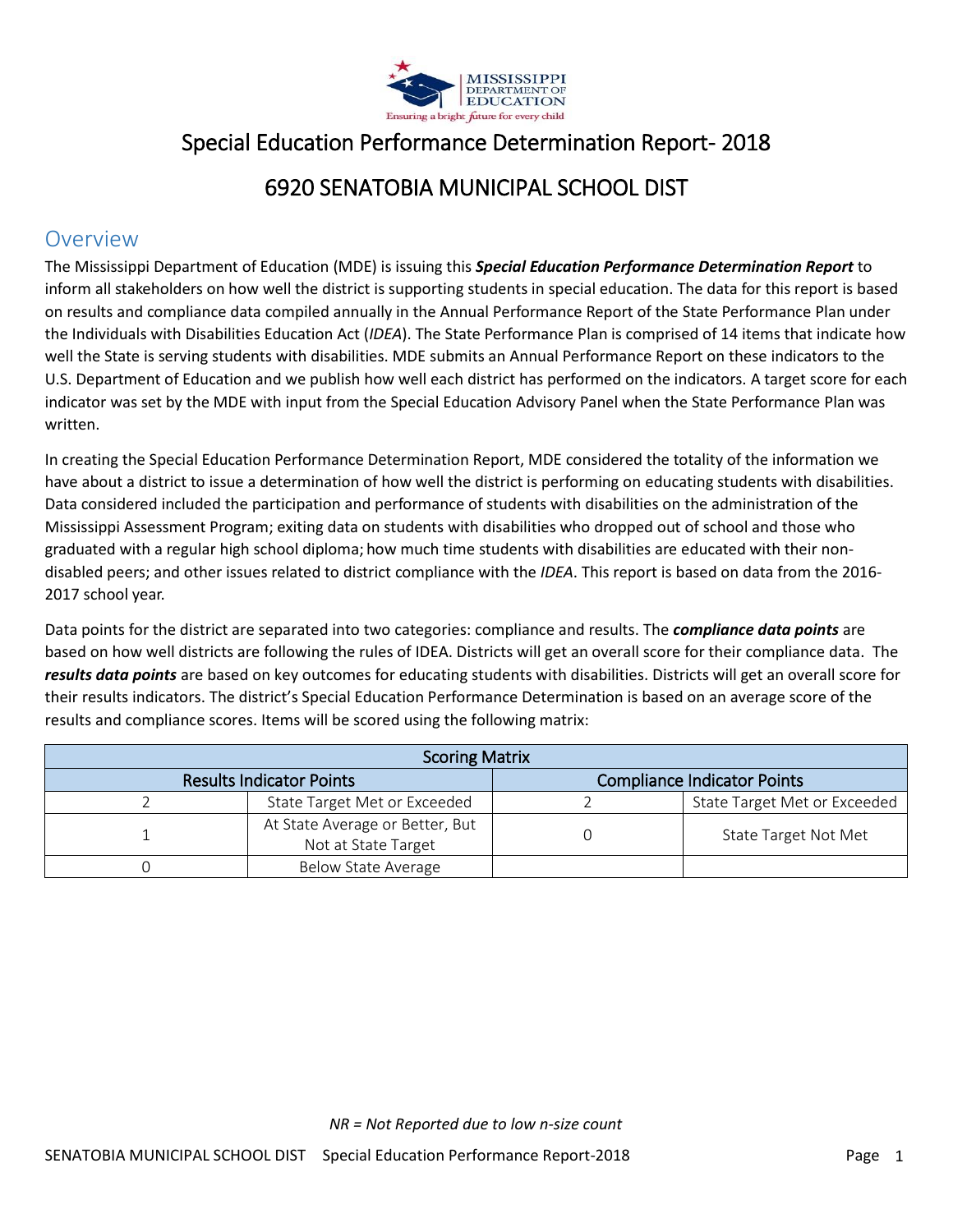

#### Determination Levels

Each district will be determined to be in one of the four levels, prescribed by the U.S. Office of Special Education Programs (OSEP), based on its score. Supports will be given to districts in each level as described below:

| <b>Determination Level</b> |                                                            | 2018 Report                                                                            |
|----------------------------|------------------------------------------------------------|----------------------------------------------------------------------------------------|
| <b>Meets Expectations</b>  | Score                                                      | 75% and Above                                                                          |
|                            | <b>Required Actions</b>                                    | District Created APR Improvement Plan with Root<br>Cause Analysis                      |
| <b>Needs Assistance</b>    | Score                                                      | At least 65% but less than 75%                                                         |
|                            | <b>Required Actions</b><br>(in addition to those<br>above) | Targeted APR Data Training                                                             |
| <b>Needs Intervention</b>  | Score                                                      | At least 50% but less than 65%                                                         |
|                            | <b>Required Actions</b><br>(in addition to those<br>above) | MDE Led Root Cause Analysis and Technical Assistance<br>with District Team             |
| <b>Needs Substantial</b>   | Score                                                      | Less than 50%                                                                          |
| Intervention               | <b>Required Actions</b><br>(in addition to those<br>above) | Require MDE Approval of IDEA Budget Prior To<br>Submission if IDEA Project Application |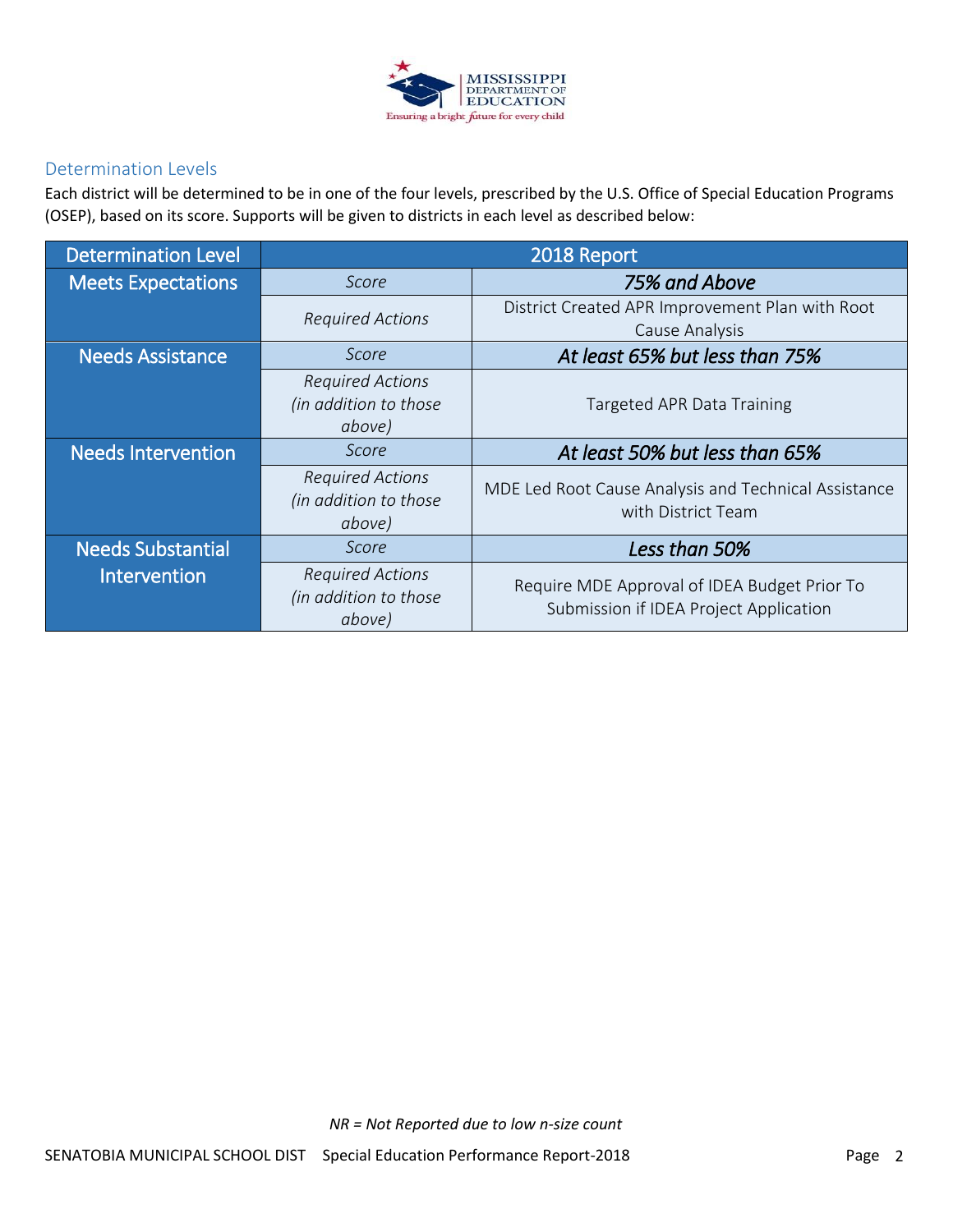

# Special Education Performance Determination Report- 2018

#### 6920 SENATOBIA MUNICIPAL SCHOOL DIST

104 McKie Street | Senatobia, MS

#### District Overview



| December 1, 2017 Child Count Data |         |                                     | <b>Racial Demographics</b> |                   |         |
|-----------------------------------|---------|-------------------------------------|----------------------------|-------------------|---------|
| <b>Eligibility Category</b>       | Group   | <b>Eligibility Category</b>         | Group                      | <b>Group Name</b> | Group   |
|                                   | Percent |                                     | Percent                    |                   | Percent |
| Autism                            | 8.6%    | <b>Multiple Disabilities</b>        | 3.3%                       | Asian             | 0.2%    |
| Deaf-Blind                        | 0.0%    | Orthopedic Impairment               | 0.7%                       | <b>Black</b>      | 52.3%   |
| Developmentally Delayed           | 4.3%    | Other Health Impairment             | 17.8%                      | Hispanic          | 2.6%    |
| <b>Emotional Disability</b>       | 4.3%    | <b>Specific Learning Disability</b> | 17.2%                      | Native American   | 0.1%    |
| Hearing Impairment                | 1.7%    | <b>Traumatic Brain Injury</b>       | 0.0%                       | White             | 44.4%   |
| <b>Intellectual Disability</b>    | 5.3%    | Visual Impairment                   | 1.0%                       | Multi-Racial      | 0.5%    |
| Language/Speech Impairment        | 36.0%   |                                     |                            | Pacific Islander  | 0.0%    |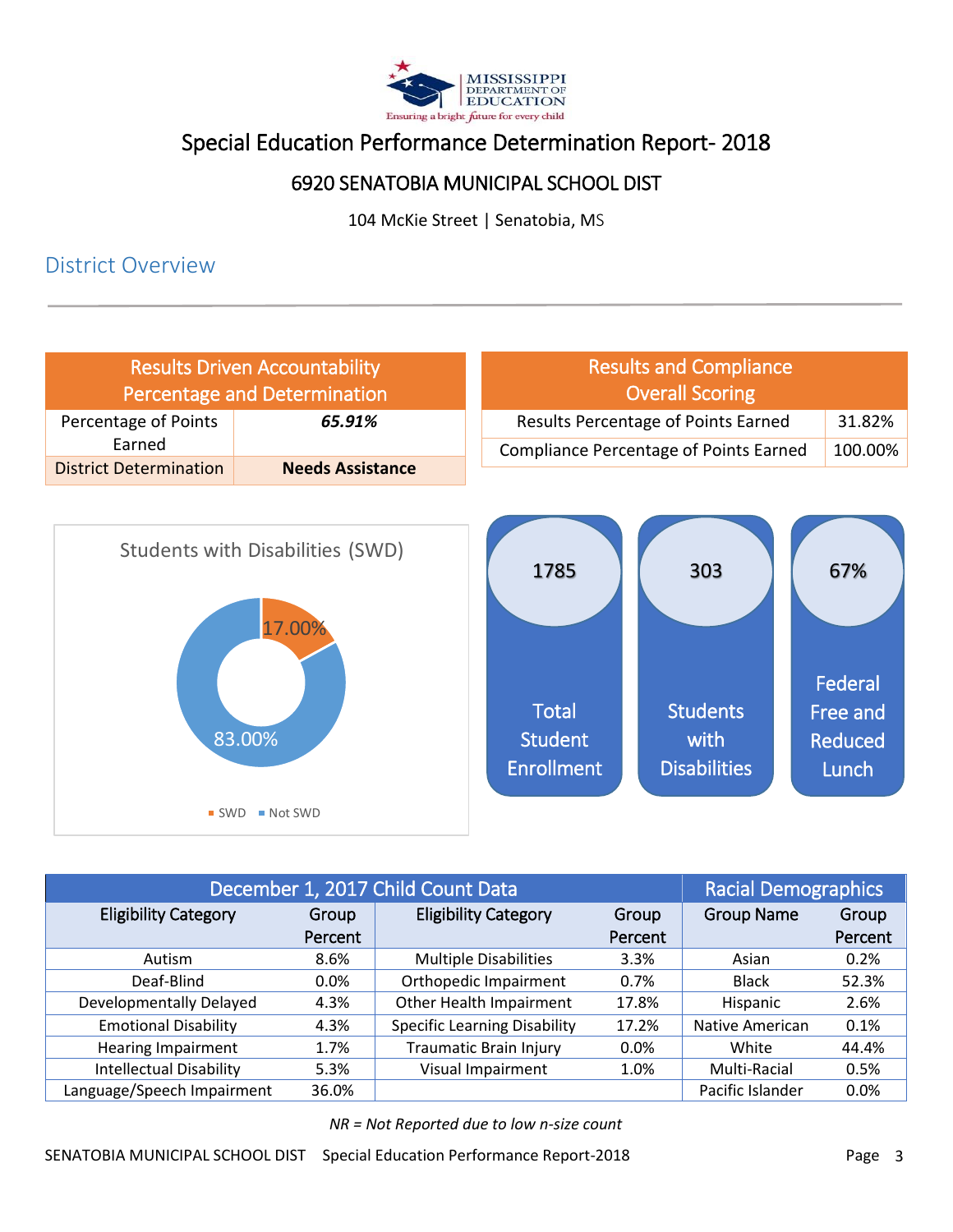

## IDEA Part B Results Matrix (2016-2017 School Year)

The table below consists of data from the *State Performance Plan's Annual Performance Report (SPP/APR)*. Each item is an indicator of how the State is performing on key aspects of educating students with disabilities as prescribed by the IDEA. *The indicators are set by the United States Department of Education's Office of Special Education Programs (OSEP).* The State Targets were determined by OSEP requirements, a review of State data over time, and input from the Special Education Advisory Panel. The indicators included below are considered to be results indicators.

#### **Results Matrix Scoring**

| <b>Total Number of Results Points Available</b>                                                 | <b>Total Number of Results Points Earned</b> |                               |                             | <b>Percentage Earned</b>       |                                 |
|-------------------------------------------------------------------------------------------------|----------------------------------------------|-------------------------------|-----------------------------|--------------------------------|---------------------------------|
| 66                                                                                              | 21                                           |                               |                             | 31.82%                         |                                 |
| <b>SPP/APR Results Indicators</b>                                                               |                                              | <b>State</b><br><b>Target</b> | <b>State</b><br>Performance | <b>District</b><br>Performance | <b>District</b><br><b>Score</b> |
| 1 Percentage of STUDENTS WITH DISABILITIES who graduated<br>with a standard high school diploma |                                              | 81.0%                         | 34.7%                       | 38%                            |                                 |
| Percentage of all students who dropped out                                                      |                                              | N/A                           | 10.8%                       | 8.8%                           | N/A                             |
| 2 Percentage of STUDENTS WITH DISABILITIES who dropped out                                      |                                              | 10%                           | 9%                          | 7.1%                           | $\mathfrak{p}$                  |

**5 Least Restrictive Environment (LRE) Placement – Percent of age 6-21 children removed from regular class; served in public/private separate schools; residential; homebound; hospital**

| A Inside the regular class 80% or more of the day   | $>=$   | 63.01% | 65.15% |  |
|-----------------------------------------------------|--------|--------|--------|--|
|                                                     | 60.97% |        |        |  |
| B Inside the regular class less than 40% of the day | <=     | 15.09% | 9.85%  |  |
|                                                     | 14.48% |        |        |  |
| C In separate schools, residential facilities, or   | $\leq$ | 1.87%  | 0%     |  |
| homebound/hospital placements                       | 2.04%  |        |        |  |

**6 Preschool Settings – Percent of preschool children with IEPs in settings with typically developing peers**

| A Regular early childhood program and receiving the majority of    | $>=$   | 62.49% | 46.15% | 0 |
|--------------------------------------------------------------------|--------|--------|--------|---|
| special education and related services in the regular early        | 64.95% |        |        |   |
| childhood program                                                  |        |        |        |   |
| B Separate special education class, separate school or residential | $\leq$ | 16.93% | 2.56%  |   |
| facility                                                           | 14.87% |        |        |   |

**7 Preschool Skills - Percent of preschool children with improvement in three outcome areas: (A) positive socialemotional skills; (B) acquisition and use of knowledge and skills; and (C) use of appropriate behaviors (These skills are measured by the Battelle Developmental Inventory)**

| Outcome A – Positive social-emotional skills (including social relationships) |        |        |    |   |
|-------------------------------------------------------------------------------|--------|--------|----|---|
| Summary Statement 1 (SS1) - Of those preschool children who                   | $>=$   | 49.80% | 0% | 0 |
| exited the preschool program below age expectations in <i>positive</i>        | 60.00% |        |    |   |
| social-emotional skills, the percent who substantially increased              |        |        |    |   |
| their rate of growth by the time they turned six years old or exited          |        |        |    |   |
| the program.                                                                  |        |        |    |   |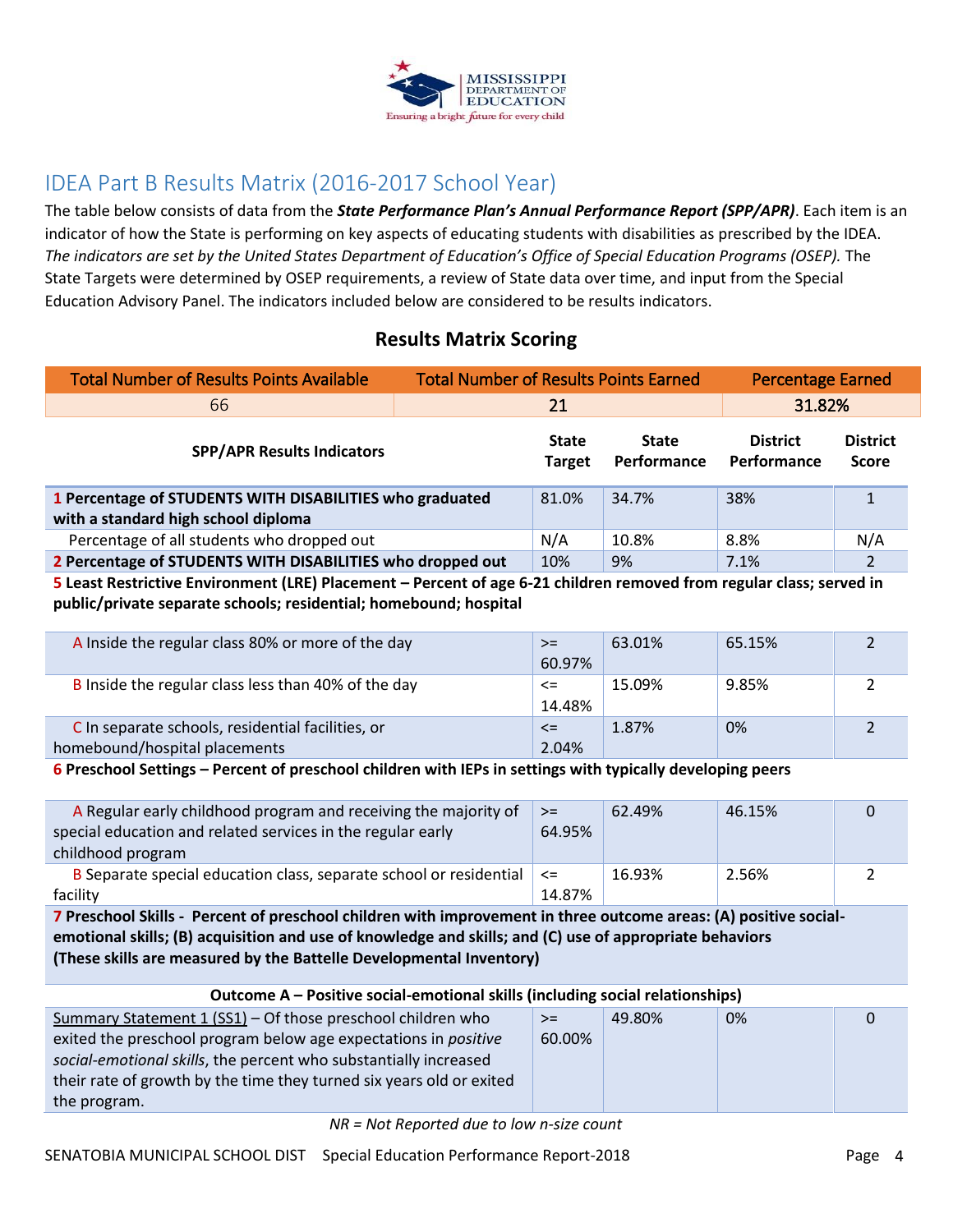

| <b>SPP/APR Results Indicators</b>                                                                                                                                                                                                                                                                                                                 |                | <b>State</b><br>Performance | <b>District</b><br>Performance | <b>District</b><br><b>Score</b> |
|---------------------------------------------------------------------------------------------------------------------------------------------------------------------------------------------------------------------------------------------------------------------------------------------------------------------------------------------------|----------------|-----------------------------|--------------------------------|---------------------------------|
| Summary Statement 2 (SS2) The percent of preschool children who<br>were functioning within age expectations in positive social-<br>emotional skills by the time they turned six years of age or exited<br>the program                                                                                                                             | $>=$<br>85.00% | 78.44%                      | 25%                            | $\mathbf 0$                     |
| Outcome B - Acquisition and use of knowledge and skills including early language/communication                                                                                                                                                                                                                                                    |                |                             |                                |                                 |
| Summary Statement 1 (SS1) Of those preschool children who<br>exited the preschool program below age expectations in the<br>acquisition and use of knowledge and skills including early<br>language/communication, the percent who substantially increased<br>their rate of growth by the time they turned six years old or exited<br>the program. | $>=$<br>67.00% | 61.80%                      | 25%                            | $\mathbf 0$                     |
| Summary Statement 2 (SS2) The percent of preschool children who<br>were functioning within age expectations in the acquisition and use<br>of knowledge and skills including early language/communication by<br>the time they turned six years of age or exited the program.                                                                       | $>=$<br>77.00% | 72.43%                      | 25%                            | 0                               |
| <b>Outcome C- Use of appropriate behaviors</b>                                                                                                                                                                                                                                                                                                    |                |                             |                                |                                 |
| Summary Statement 1 (SS1) Of those preschool children who<br>exited the preschool program below age expectations in the use of<br>appropriate behaviors, the percent who substantially increased<br>their rate of growth by the time they turned six years old or exited<br>the program.                                                          | $>=$<br>45.00% | 38.06%                      | 0%                             | 0                               |
| Summary Statement 2 (SS2) The percent of preschool children who<br>were functioning within age expectations in the use of appropriate<br>behaviors by the time they turned six years of age or exited the<br>program.                                                                                                                             | $>=$<br>75.00% | 70.68%                      | 25%                            | 0                               |
| 8 Parent Involvement - Percent of parents with child receiving<br>special education services who report schools facilitated parent<br>involvement                                                                                                                                                                                                 | 83.46%         | 97.19%                      | 98.08%                         | $\overline{2}$                  |
| 14 Secondary Transition/Post -School Outcomes-Competitive Employment, Enrollment in School - Percent of youth<br>who had IEPs; are no longer in secondary school; and who have been employed, enrolled in post-secondary school, or                                                                                                               |                |                             |                                |                                 |

**both within one year of leaving high school**

| <b>SPP/APR Results Indicator Total</b>                          |        |        |        |   |
|-----------------------------------------------------------------|--------|--------|--------|---|
| some other employment within one year of leaving high school    |        |        |        |   |
| education or training program; or competitively employed or in  | 85.09% |        |        |   |
| C Enrolled in higher education or in some other post-secondary  | $>=$   | 85.09% | 57.14% | 0 |
| one year of leaving high school                                 | 67.12% |        |        |   |
| B Enrolled in higher education or competitively employed within | $>=$   | 67.12% | 50.00% | 0 |
| school                                                          | 27.79% |        |        |   |
| A Enrolled in higher education within one year of leaving high  | $>=$   | 27.79% | 21.43% | 0 |
|                                                                 |        |        |        |   |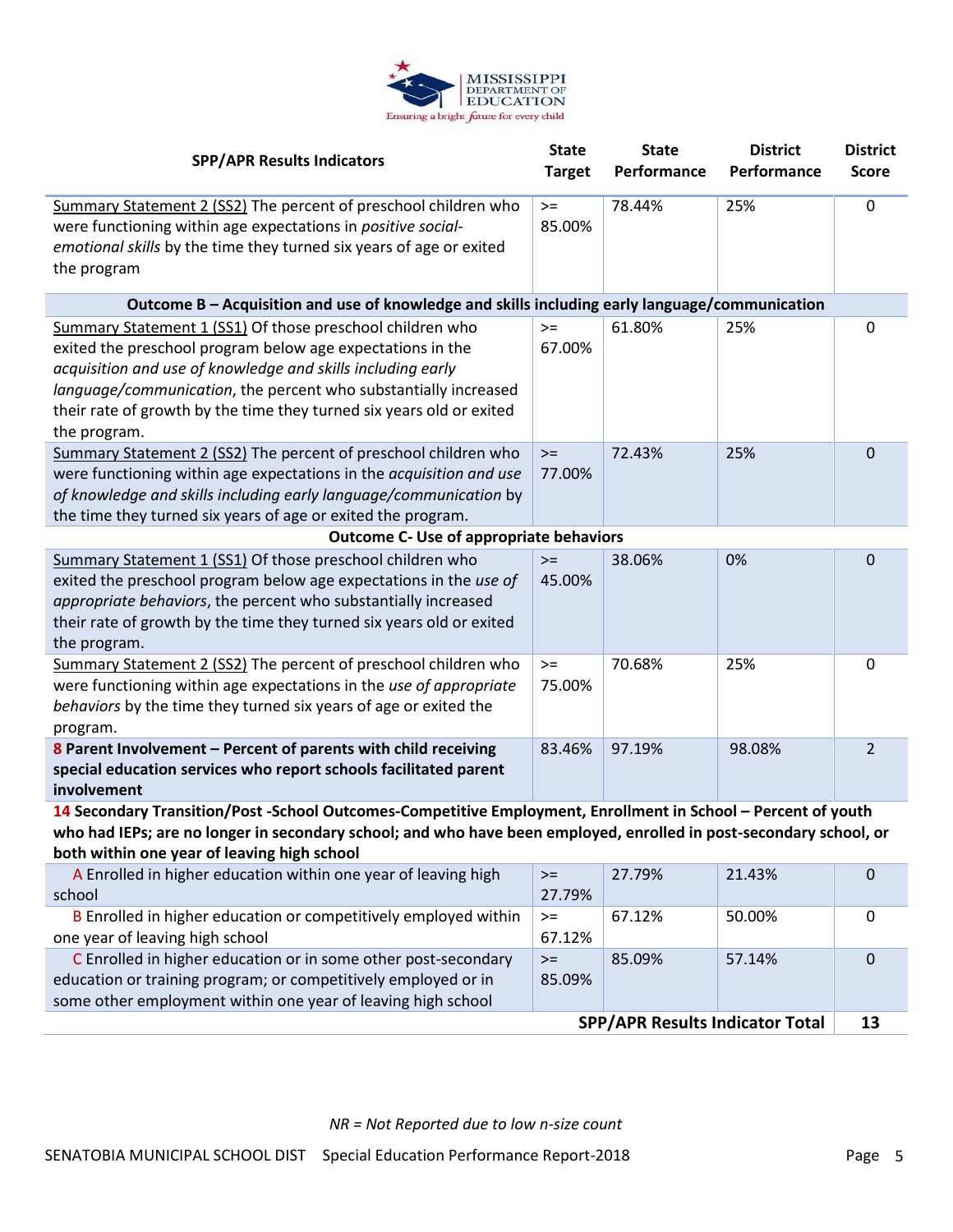

Indicator 3 of the SPP/APR focuses on student's participation and performance on Statewide assessments of the Mississippi College and Career Readiness Standards and the DLM Essential Elements for English Language Arts and Mathematics which are Mississippi's alternate achievement standards for students with significant cognitive disabilities. The State reports a single performance score for ELA and a single performance score for math. This report disaggregates that performance score to the individual grade level and a score is given based on the State target set for the content area in the SPP/APR.

| Indicator 3: ELA Statewide Assessment Elements (2016-2017 School Year)                | <b>State</b><br><b>Target</b> | <b>State</b><br>Perfor-<br>mance | <b>District</b><br>Perfor-<br>mance | <b>District</b><br>Score |
|---------------------------------------------------------------------------------------|-------------------------------|----------------------------------|-------------------------------------|--------------------------|
| Percentage of all students participating in ELA/English II Statewide assessments      | 95%                           | 99%                              | 99.0%                               | N/A                      |
| Percentage of STUDENTS WITH DISABILITIES participating in ELA/English II Statewide    | 95%                           | 98%                              | 98.03%                              | 2                        |
| assessments                                                                           |                               |                                  |                                     |                          |
| Percentage of STUDENTS WITH DISABILITIES scoring proficient or above on ELA - Grade 3 | 17.9%                         | 14.59%                           | 6.25%                               | $\Omega$                 |
| Percentage of STUDENTS WITH DISABILITIES scoring proficient or above on ELA - Grade 4 | 17.9%                         | 10.15%                           | 5.26%                               | $\Omega$                 |
| Percentage of STUDENTS WITH DISABILITIES scoring proficient or above on ELA - Grade 5 | 17.9%                         | 10.93%                           | $0.00\%$                            | $\overline{O}$           |
| Percentage of STUDENTS WITH DISABILITIES scoring proficient or above on ELA - Grade 6 | 17.9%                         | 8.73%                            | $0.00\%$                            | $\Omega$                 |
| Percentage of STUDENTS WITH DISABILITIES scoring proficient or above on ELA - Grade 7 | 17.9%                         | 5.60%                            | 4.55%                               | $\Omega$                 |
| Percentage of STUDENTS WITH DISABILITIES scoring proficient or above on ELA - Grade 8 | 17.9%                         | 6.05%                            | 8.00%                               | $\mathbf{1}$             |
| Percentage of STUDENTS WITH DISABILITIES scoring proficient or above on English II    | 17.9%                         | 7.17%                            | 7.14%                               | $\Omega$                 |
|                                                                                       |                               | <b>ELA Assessment Elements</b>   |                                     | 3                        |
|                                                                                       |                               |                                  | Total                               |                          |
|                                                                                       |                               |                                  |                                     |                          |

| Indicator 3: Math Statewide Assessment Elements (2016-2017 School Year)                | <b>State</b><br>Target | <b>State</b><br>Perfor-<br>mance | <b>District</b><br>Perfor-<br>mance | <b>District</b><br>Score |
|----------------------------------------------------------------------------------------|------------------------|----------------------------------|-------------------------------------|--------------------------|
| Percentage of all students participating in Math/Algebra I Statewide assessments       | 95%                    | 99%                              | 98.44%                              | N/A                      |
| Percentage of STUDENTS WITH DISABILITIES participating in Math/Algebra I Statewide     | 95%                    | 98%                              | 95.30%                              | 2                        |
| assessments                                                                            |                        |                                  |                                     |                          |
| Percentage of STUDENTS WITH DISABILITIES scoring proficient or above on Math - Grade 3 | 17.39%                 | 18.29%                           | 25.00%                              | $\overline{2}$           |
| Percentage of STUDENTS WITH DISABILITIES scoring proficient or above on Math – Grade 4 | 17.39%                 | 12.55%                           | 5.26%                               | $\Omega$                 |
| Percentage of STUDENTS WITH DISABILITIES scoring proficient or above on Math - Grade 5 | 17.39%                 | 9.12%                            | 5.88%                               | $\Omega$                 |
| Percentage of STUDENTS WITH DISABILITIES scoring proficient or above on Math – Grade 6 | 17.39%                 | 7.65%                            | 4.55%                               | $\Omega$                 |
| Percentage of STUDENTS WITH DISABILITIES scoring proficient or above on Math – Grade 7 | 17.39%                 | 9.35%                            | 13.64%                              | $\mathbf{1}$             |
| Percentage of STUDENTS WITH DISABILITIES scoring proficient or above on Math – Grade 8 | 17.39%                 | 6.55%                            | 4.00%                               | $\Omega$                 |
| Percentage of STUDENTS WITH DISABILITIES scoring proficient or above on Algebra I      | 17.39%                 | 6.22%                            | 4.00%                               | $\Omega$                 |
|                                                                                        |                        |                                  | Math Assessment Elements            | 5                        |
|                                                                                        |                        |                                  | Total                               |                          |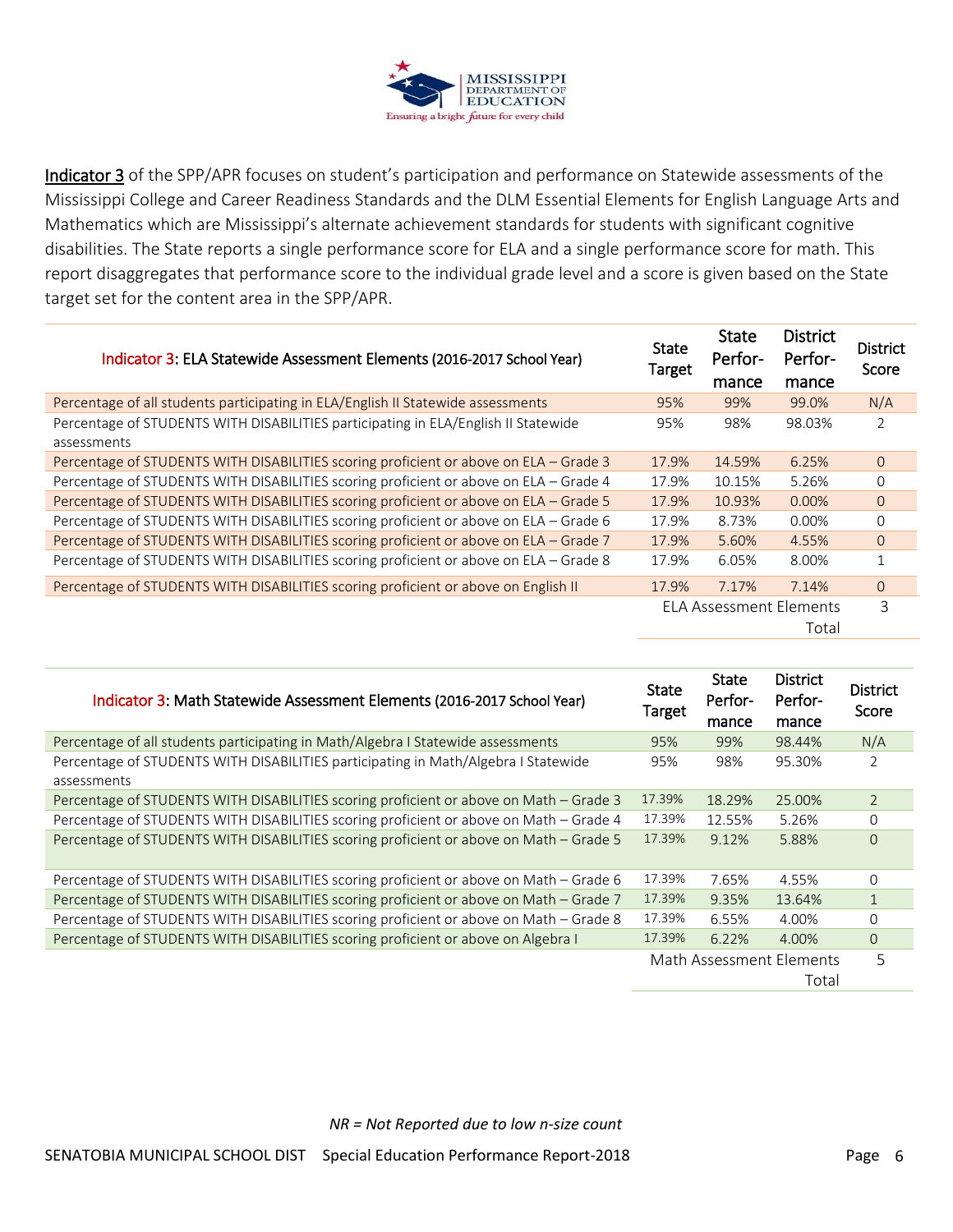

# Part B Compliance Matrix (2016-2017 School Year)

The table below consists of data from the *State Performance Plan's Annual Performance Report (SPP/APR)*. Each item is an indicator of how the State is performing on key aspects of educating students with disabilities as prescribed by the IDEA. The indicators are set by the United States Department of Education's Office of Special Education Programs (OSEP). The State Targets were determined by OSEP requirements, a review of State data over time, and input from the Special Education Advisory Panel. The indicators included below are compliance indicators.

#### **Compliance Matrix Scoring**

| Total Number of Compliance Points<br><b>Available</b> | Total Number of Compliance Points<br>Earned | <b>Percentage Earned</b> |  |  |
|-------------------------------------------------------|---------------------------------------------|--------------------------|--|--|
|                                                       |                                             | 100.00%                  |  |  |

| <b>Compliance Indicators</b>                                                                                                                                                                                           | <b>State</b><br>Target | <b>District</b><br>Performance | Target<br>Met | Score          |
|------------------------------------------------------------------------------------------------------------------------------------------------------------------------------------------------------------------------|------------------------|--------------------------------|---------------|----------------|
| 4A District has a significant discrepancy in the rate of suspensions/expulsions greater                                                                                                                                | <b>No</b>              | <b>No</b>                      | Yes           | $\overline{2}$ |
| than 10 days for STUDENTS WITH DISABILITIES (Special Education rate no more than<br>2% above regular education rate)                                                                                                   |                        |                                |               |                |
| 4B District has a significant discrepancy by race or ethnicity in the rate of<br>suspensions/expulsions greater than 10 days for children with IEPs                                                                    | No.                    | No                             | Yes           | $\overline{2}$ |
| 9 Disproportionate Representation in Special Education                                                                                                                                                                 | N <sub>o</sub>         | N <sub>o</sub>                 | Yes           | 2              |
| 10 Disproportionate Representation in Specific Disability Categories                                                                                                                                                   | No                     | No.                            | Yes           | $\overline{2}$ |
| 11 Child Find - Percent of children determined eligible within 60 days                                                                                                                                                 | 100%                   | 100%                           | Yes           | $\overline{2}$ |
| 12 Part C to B Transition – Percent of children with IEP by $3^{rd}$ birthday (Timely<br>evaluations to ensure students being served in Part C First Steps have an IEP on or<br>before their 3 <sup>rd</sup> birthday) | 100%                   | 100%                           | Yes           | $\overline{2}$ |
| 13 Secondary Transition with IEP Goals – Percent of youth age 16+ with IEP with<br>measurable, annual IEP goals and transition services                                                                                | 100%                   | 100.0%                         | Yes           | $\overline{2}$ |
|                                                                                                                                                                                                                        |                        | 14                             |               |                |